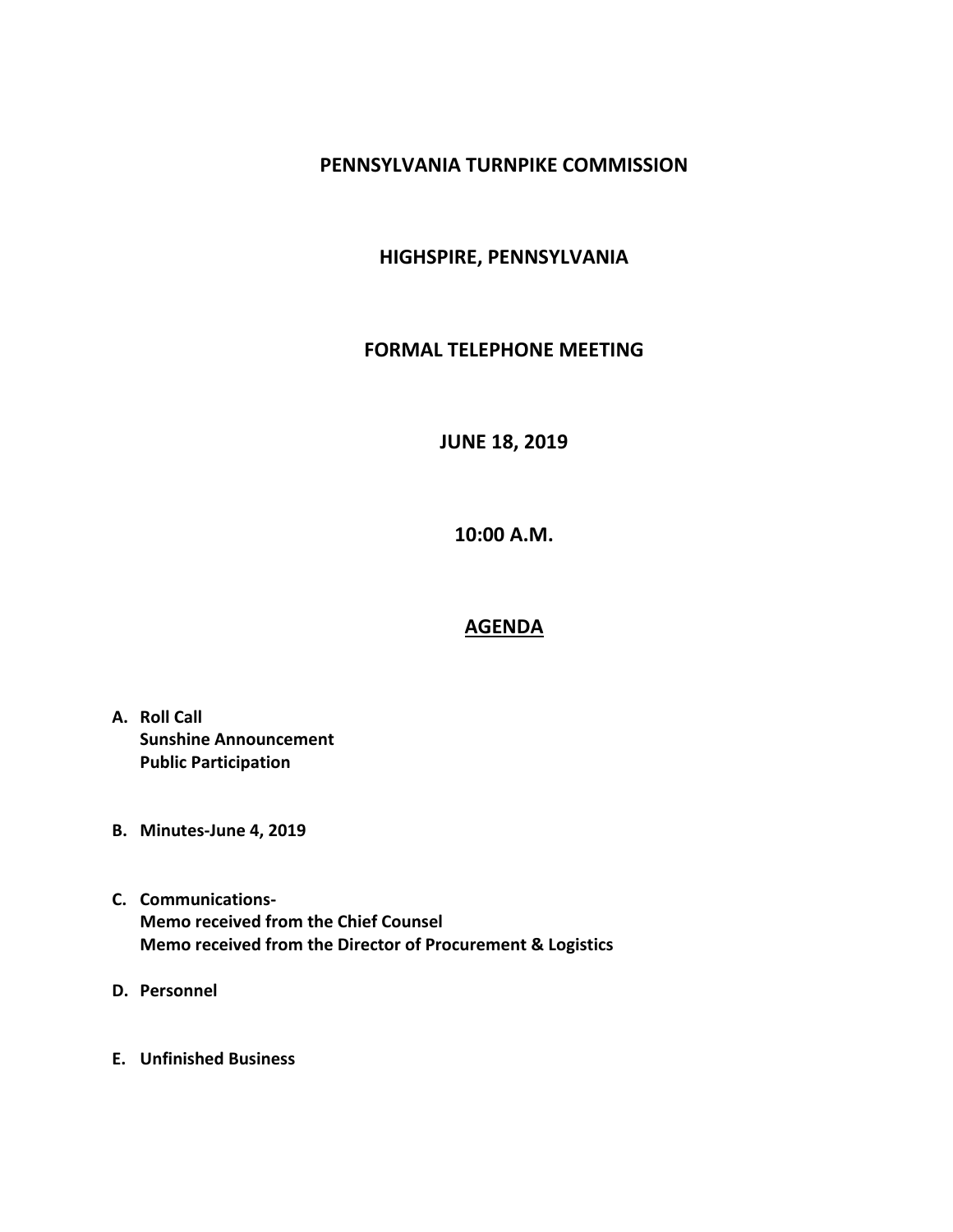- **1. Adopt a new Policy, Revisions to Policies, and Rescind a Policy for the items listed in memos "a" through "d":**
	- **a. Revisions to Policy 8.01, Acceptable Use of Commission Technology Resources, to reflect operational and procedural changes;**
	- **b. Revisions to Policy 8.05, Licensed Software Use, to clarify and update the policy;**
	- **c. Rescind Policy 8.08, Voicemail Policy, and replace it with Information Technology's Standard, Managing Availability Status;**
	- **d. New Policy 8.12, IT Security and Risk Management, to set IT standards and procedures to help PTC authorized users protect IT assets, and to reduce risk of damage and cost of breach or misuse of those assets.**
- **2. Approve the negotiation and execution of the Agreements for the items listed in memos "a" through "d":**
	- **a. Settlement Agreement and Release with Theresa LaSalle, and authorize payment of the settled amount of the Workers' Compensation claim;**
	- **b. Settlement Agreement and Release with Alice Loiseau, and authorize payment of the settled amount of the Workers' Compensation claim;**
	- **c. Agreement with AAA Northampton County, Inc., for E-ZPass Go Paks distribution;**
	- **d. Interagency Agreement between the Commission, the Pennsylvania Department of Transportation and the Pennsylvania State Police for the administration of the automated speed enforcement program in active work zones.**
- **3. Approve the Right-of-Way Requests for the items listed in memos "a" through "m":**
	- **a. Settlement of Right-of-Way #17663 (Kimberly Lynn McLaughlin, a/k/a Kimberly Lynn McAfee; Douglas R. Head), a partial take parcel necessary for construction of the Southern Beltway, Rt. 22 to I-79, by authorizing payment of \$38,900.00 representing difference between the estimate of just compensation already paid and the updated just compensation, settlement funds and Statutory 710 attorney fees to Bresnahan, Nixon & Finnegan, P.C., escrow agent; and payment of all funds is contingent upon the property owners' execution of a Settlement Agreement as approved by the Legal Department and the docket being marked settled, satisfied and discontinued;**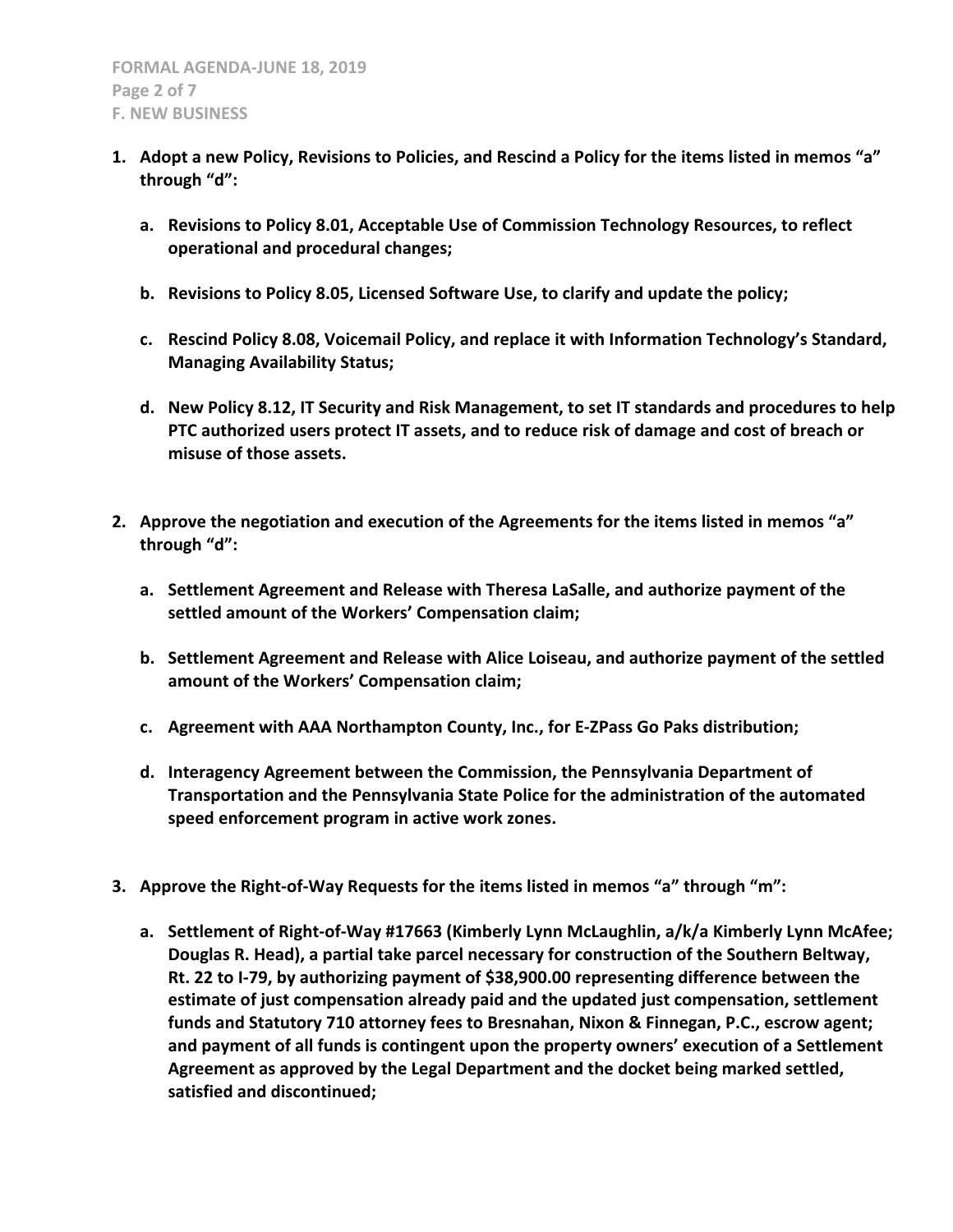- **b. Acquisition of Right-of-Way #14S406 (Joseph Ioli, Inc.), a total take parcel necessary for construction of the Mon/Fayette Expressway, Rt. 51 to I-376, by authorizing payment of \$70,925.59 representing fair market value, pro-rated taxes and recording fees to Universal Settlement Services of PA, LLC, escrow agent; authorize the appropriate Commission officials to execute the Agreement of Sale and other documents that may be required for closing; authorize the payment of additional statutory damages as calculated by the Right-of-Way Administrator and approved by the Chief Counsel; and payment of fair market value to the property owner is contingent upon the delivery of a deed as prepared by the Legal Department;**
- **c. Acquisition of Right-of-Way #14S228 (Joseph Ioli, Inc.), a total take parcel necessary for construction of the Mon/Fayette Expressway, Rt. 51 to I-376, by authorizing payment of \$75,826.85 representing fair market value, pro-rated taxes and recording fees to Universal Settlement Services of PA, LLC, escrow agent; authorize the appropriate Commission officials to execute the Agreement of Sale and other documents that may be required for closing; authorize the payment of additional statutory damages as calculated by the Right-of-Way Administrator and approved by the Chief Counsel; and payment of fair market value to the property owner is contingent upon the delivery of a deed as prepared by the Legal Department;**
- **d. Acquisition of Right-of-Way #6547-A (Shirley R. Wellington), a partial take parcel necessary for the total reconstruction from MP A38.00 to MP A44.00 by authorizing payment of \$71,047.78 representing fair market value, pro-rated taxes and recording fees to Closure Settlement, LLC, escrow agent; authorize the appropriate Commission officials to execute the Agreement of Sale and other documents that may be required for closing; authorize the payment of additional statutory damages as calculated by the Right-of-Way Administrator and approved by the Chief Counsel; and payment of damages to the property owner is contingent upon her delivery of a deed as prepared by the Legal Department;**
- **e. Acquisition of Right-of-Way #6008-B (Vernon N. & Doris J. Weaver), a partial take parcel necessary for the total reconstruction project from MP 302.00 to MP 308.00 by authorizing payment of \$155,299.02 representing fair market value, pro-rated taxes and recording fees to Closure Settlement LLC, escrow agent; authorize the appropriate Commission officials to execute the Agreement of Sale and other documents that may be required for closing; authorize the payment of additional statutory damages as calculated by the Right-of-Way Administrator and approved by the Chief Counsel; and payment of fair market value to the property owners is contingent upon the delivery of a deed as prepared by the Legal Department;**
- **f. Acquisition of Right-of-Way #14S287 (Robert W. Wilson), a total take parcel necessary for construction of the Mon/Fayette Expressway, Rt. 51 to I-376, by authorizing payment of \$2,500.00 representing statutory search costs to Robert W. Wilson; authorize the appropriate Commission officials to execute all required documents; and authorize the payment of additional statutory damages as calculated by the Right-of-Way Administrator and approved by the Chief Counsel;**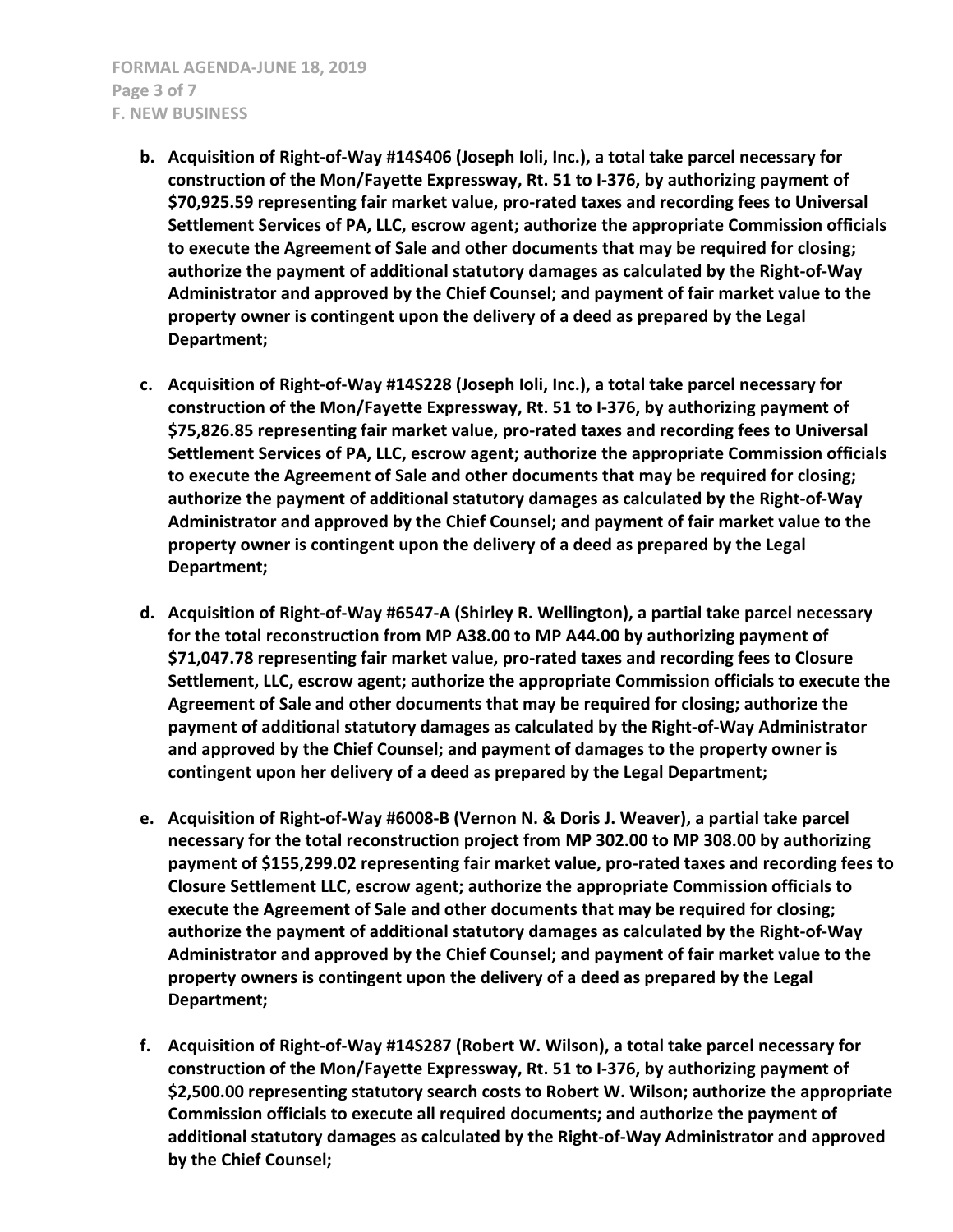- **g. Acquisition of Right-of-Way #14008-A1-A (Marshall-North Boundary Properties, LLC), a partial take parcel necessary for the total reconstruction project from MP 28.00 to MP 31.00 by authorizing payment of \$6,064.50 representing fair market value and pro-rated taxes to Marshall-North Boundary Properties, LLC; authorize the appropriate Commission officials to execute the Agreement of Sale and other documents that may be required for closing; authorize the payment of additional statutory damages as calculated by the Right-of-Way Administrator and approved by the Chief Counsel; and payment of fair market value to the property owner is contingent upon the delivery of a deed as prepared by the Legal Department;**
- **h. Adopt the proposed Property Acquisition Resolution for Right-of-Way #14S257 (Joseph Pearson), a total take parcel necessary for construction of the Mon/Fayette Expressway, Rt. 51 to I-376, by authorizing payment of estimated just compensation of \$1,000.00 to counsel named at a later date; and authorize payment of additional statutory damages as calculated by the Right-of-Way Administrator and approved by the Chief Counsel;**
- **i. Adopt the proposed Property Acquisition Resolution for Right-of-Way #14S261 (Paul R. & Cynthia J. Drusbasky), a total take parcel necessary for construction of the Mon/Fayette Expressway, Rt. 51 to I-376, by authorizing payment of estimated just compensation of \$16,000.00 to counsel named at a later date; and authorize payment of additional statutory damages as calculated by the Right-of-Way Administrator and approved by the Chief Counsel;**
- **j. Acquisition of Right-of-Way #6005-A (Merle W. Stoltzfus; David J. Stoltzfus), a partial take parcel necessary for the total reconstruction project from MP 302.00 to MP 308.00 by authorizing payment of \$2,230.00 representing fair market value and pro-rated taxes to Merle W. Stoltzfus and David J. Stoltzfus; authorize the appropriate Commission officials to execute the Agreement of Sale and other documents that may be required for closing; authorize the payment of additional statutory damages as calculated by the Right-of-Way Administrator and approved by the Chief Counsel; and payment of fair market value to the property owners is contingent upon the delivery of a deed as prepared by the Legal Department;**
- **k. Acquisition of Right-of-Way #14S270 (David L. & Jill L. Lykins), a total take parcel necessary for construction of the Mon/Fayette Expressway, Rt. 51 to I-376, by authorizing payment of \$214,195.61 representing fair market value, pro-rated taxes, recording fees, replacement housing supplement and closing costs to Closure Settlement LLC, escrow agent; authorize the appropriate Commission officials to execute the Agreement of Sale and other documents that may be required for closing; authorize the payment of additional statutory damages as calculated by the Right-of-Way Administrator and approved by the Chief Counsel; and payment of fair market value to the property owners is contingent upon the delivery of a deed as prepared by the Legal Department;**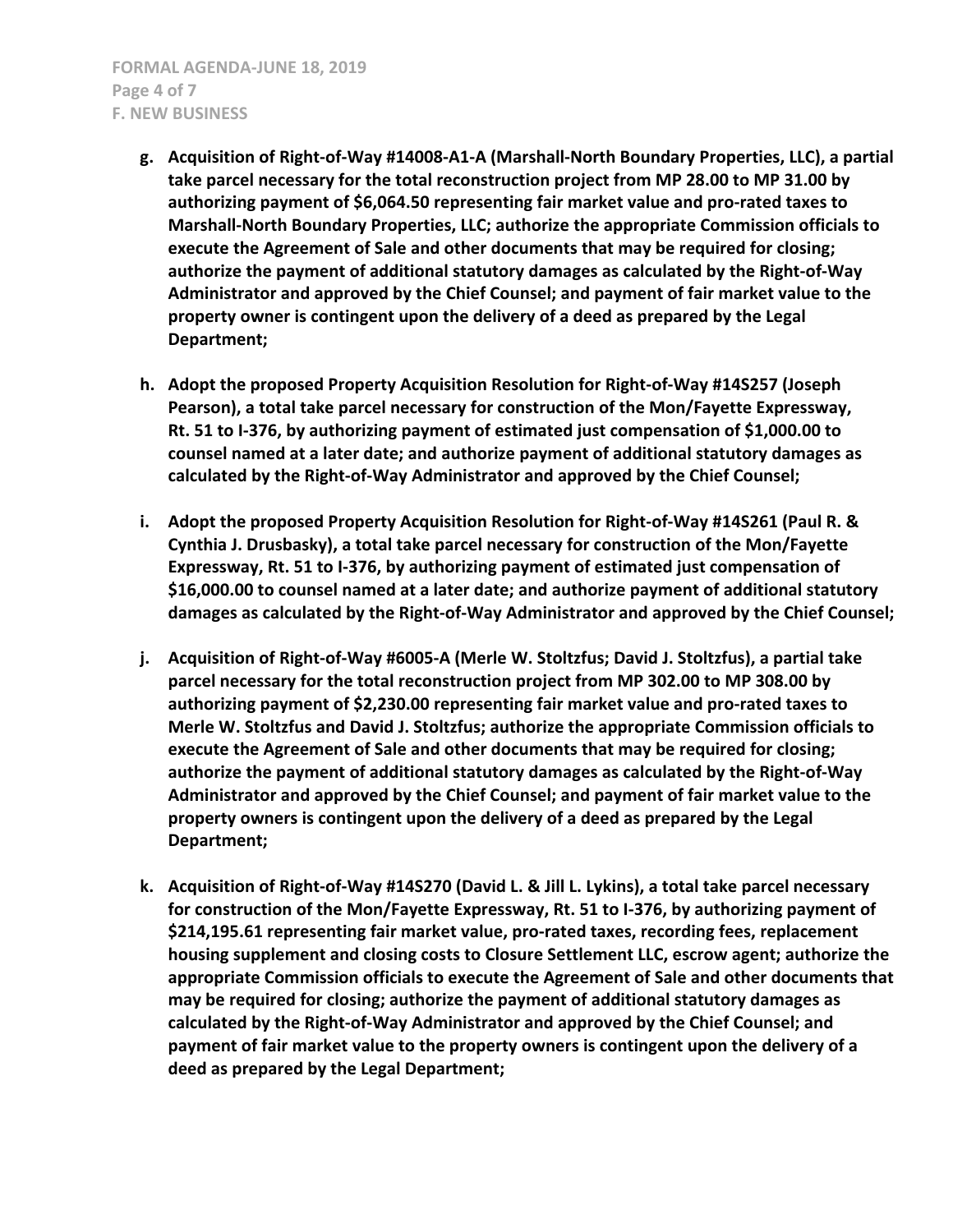- **l. Acquisition of Right-of-Way #14S352-1 (Andrew V. & Rose Borriello; Timothy Debeneadto), a total take parcel necessary for construction of the Mon/Fayette Expressway, Rt. 51 to I-376, by authorizing payment of \$8,082.00 representing rent supplement and moving costs to Timothy Debeneadto; and authorize payment of additional statutory damages as calculated by the Right-of-Way Administrator and approved by the Chief Counsel;**
- **m. Accept a donation of coal interest in the McDonald Mine, located on Section 55A2 of the Southern Beltway project from David and Andrea Aloe; acquisition of the interests in various coal seams is necessary for construction of the Southern Beltway; authorize the appropriate Commission officials to execute the documents required to effectuate the donation of the support estate, including the authorization for the Chief Financial Officer to execute the necessary tax forms; and final acceptance of the support estate is contingent upon the Legal Department's review and approval of the necessary quit claim deed.**
- **4. Approve Final Payment for Contract #T-355.00P002-3-03 for the replacement of Bridge DB-237 at MP 353.96 with Allan Myers, L.P., in the amount of \$16,628.56, for a final contract value of \$6,712,168.88.**
- **5. Approve an Award of a Bid, a Change Order and Issue Purchase Orders for the items listed in memos "a" through "c":**
	- **a. Calcium Chloride, exercising the option to renew the agreements for an additional year (July 1, 2019 – June 30, 2020): Chemung Supply Corp. \$ 7,000.00 District 2 Main Pool & Chemical Co., Inc. 0.00 District 5 Calcium Chloride Sales 50,000.00 District 1, 2 Innovative Municipal Products 50,000.00 District 3, 4, 5**
	- **b. Change Order for Environmental Systems Research Institute (ESRI) GIS software maintenance and support, for an additional \$86,000.00 for the Enterprise Advantage program;**
	- **c. Sludge and residual wastewater removal contract (June 1, 2019 – June 30, 2021), to the lowest responsive and responsible bidder, ACV Enviro APV; at a total award of \$800,000.00.**
- **6. Approve the Award of Contracts for the items listed in memos "a" through "c":**

**TOTAL RENEWAL: \$107,000.00**

**a. Contract #T-149.50T002-3-04 for substructure removal of Bridge B-518 and Earlston Road construction at MP 154.42, to the lowest responsive and responsible bidder, New Enterprise Stone & Lime Co., Inc.; at a not-to-exceed amount of \$3,360,929.18 and a contingency of \$150,000.00;**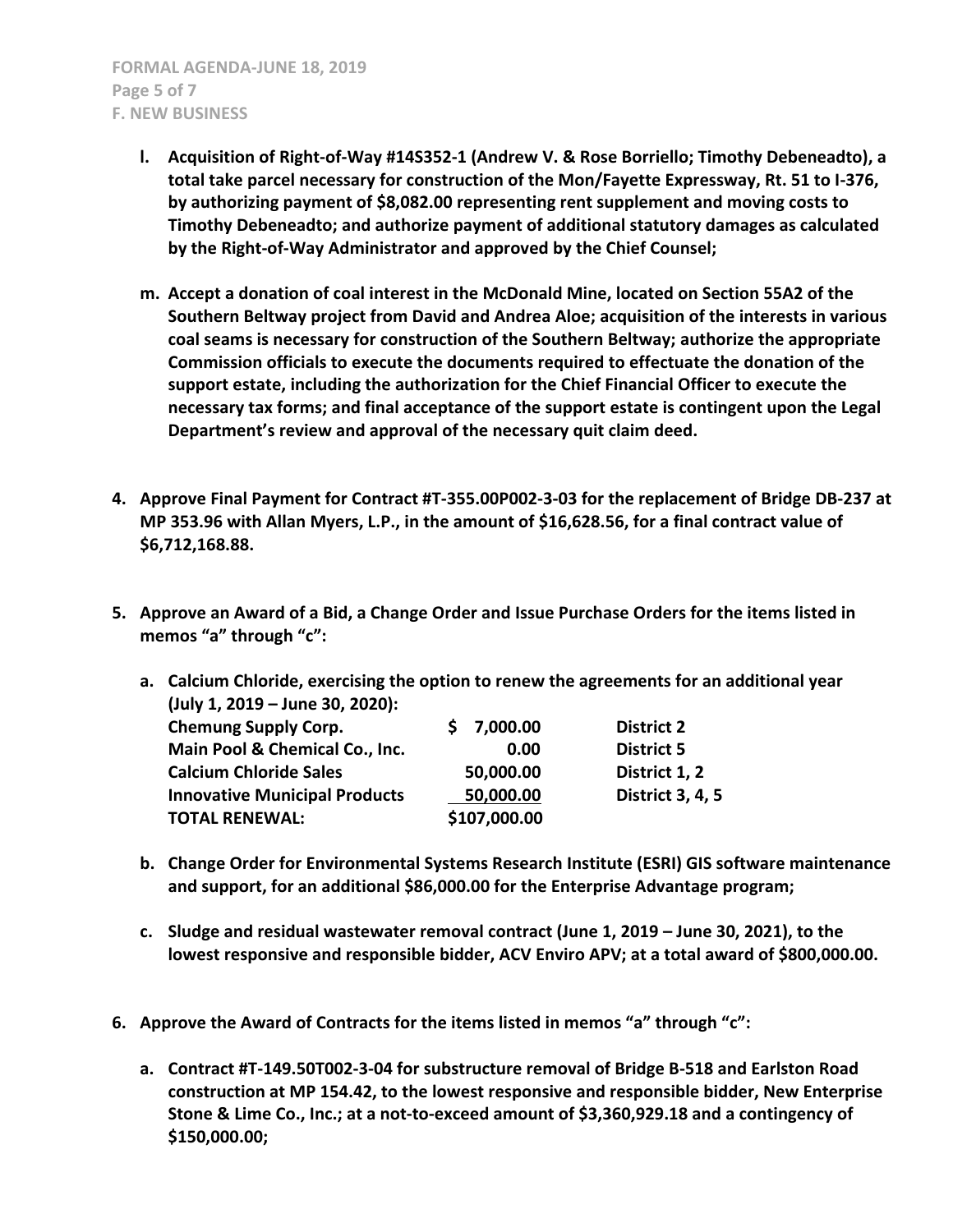- **b. Contract #A-020.00M001-3-02 for installation of pre-entry Intelligent Transportation Systems between MP A30.13 and MP A130.64, to the lowest responsive and responsible bidder, Bruce & Merrilees Electric Co.; at a not-to-exceed amount of \$1,417,748.91 and a contingency of \$50,000.00;**
- **c. Contract #A-130.23S001-3-02 for the replacement of Bridge NB-751 at MP A130.23, to the lowest responsive and responsible bidder, Susquehanna Valley Construction Corporation; at a not-to-exceed amount of \$15,670,000.00 and a contingency of \$700,000.00.**
- **7. Adopt and repeal and replace Bond Resolutions for the items listed in memos "a" and "b":**
	- **a. Adopt the Resolution that repeals and replaces the previously adopted Resolution of the Commission on May 20, 2019, which authorized the issuance of the Pennsylvania Turnpike Commission's variable and/or fixed rate Turnpike Subordinate Revenue Bonds. Authorize the approval of the issuance of the Pennsylvania Turnpike Commission's Turnpike Subordinate Revenue Bonds in an aggregate principal amount not to exceed \$800,000,000 (based on par amount) in one or more series or sub-series, taxable or tax-exempt, to: (1) finance or refinance the costs of (a) making lease, grant or other payments to the Pennsylvania Department of Transportation in accordance with Act 44 and Act 89, (b) refunding all or a portion of any bond anticipation notes other short-term indebtedness or subordinate indenture bonds previously issued by the Pennsylvania Turnpike Commission for the foregoing purposes, (c) reimbursing the Pennsylvania Turnpike Commission for payments previously made to the Pennsylvania Department of Transportation in accordance with Act 44 and Act 89, (d) any debt service reserve or similar funds, credit facility costs or capitalized interest to such bonds, (e) issuance of such bonds; and (2) providing for (a) the appointment of disclosure counsel (McNees Wallace & Nurick) and (b) providing for the appointment of the financial advisor (PFM); authorizing the taking of further action; repealing inconsistent resolutions; and declaring that this resolution shall be liberally construed;**
	- **b. Authorizing the appointment of bond counsel (Stradley Ronon Stevens & Young, LLP) in connection with the issuance of the Pennsylvania Turnpike Commission's turnpike Subordinate Revenue Bonds approved by a resolution adopted on June 18, 2019.**
- **8. Approve the award of services and authorize the negotiation and execution of an agreement with the selected firm(s) for the items listed in memos "a" through "c":**
	- **a. RFP T00116, material inspection and testing services from MP 200.00 to the Delaware River Bridge, and the Northeast Extension:**
		- **Quality Engineering Solutions, Inc.-AWARDED**